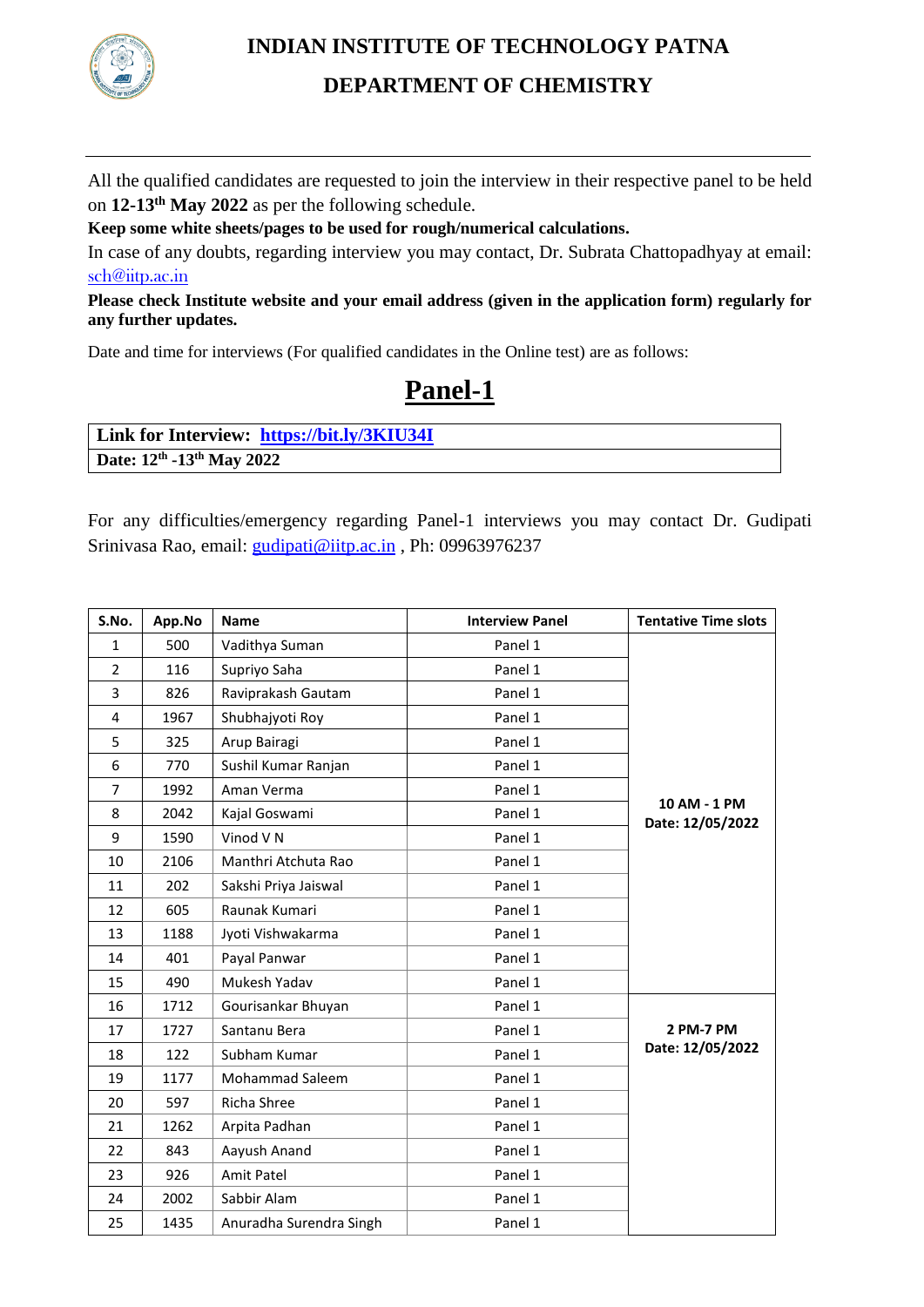| 26 | 419  | Subhasish Pradhan     | Panel 1 |                                  |
|----|------|-----------------------|---------|----------------------------------|
| 27 | 1730 | Smritikana Pal        | Panel 1 |                                  |
| 28 | 1731 | Himanshu Gautam       | Panel 1 | 2 PM-7 PM                        |
| 29 | 1320 | Sakshi Sahewal        | Panel 1 | Date: 12/05/2022                 |
| 30 | 272  | Anshika Mahajan       | Panel 1 |                                  |
| 31 | 79   | Asutosh Patra         | Panel 1 |                                  |
| 32 | 297  | Mitushree Ghosh       | Panel 1 |                                  |
| 33 | 1413 | Avinash               | Panel 1 |                                  |
| 34 | 431  | Sk Abdul Wahed        | Panel 1 |                                  |
| 35 | 464  | Sabyasachi Sahoo      | Panel 1 |                                  |
| 36 | 678  | Kamal Manna           | Panel 1 |                                  |
| 37 | 1279 | Kartikey Agrahari     | Panel 1 |                                  |
| 38 | 1560 | Biswajit Jena         | Panel 1 |                                  |
| 39 | 1576 | Parineeta Gogoi       | Panel 1 |                                  |
| 40 | 1619 | Madhab Chandra Maity  | Panel 1 |                                  |
| 41 | 2112 | Shruti Jain           | Panel 1 |                                  |
| 42 | 933  | Jijin KR              | Panel 1 |                                  |
| 43 | 1292 | Anupama Rai           | Panel 1 | 10 AM - 1 PM<br>Date: 13/05/2022 |
| 44 | 1694 | Vidya Kumari          | Panel 1 |                                  |
| 45 | 649  | Nurabul Mondal        | Panel 1 |                                  |
| 46 | 873  | Chinmay Parida        | Panel 1 |                                  |
| 47 | 1685 | Monotosh Dalapati     | Panel 1 |                                  |
| 48 | 1842 | Padam Raj Bhatt       | Panel 1 |                                  |
| 49 | 1925 | Savita Kumari         | Panel 1 |                                  |
| 50 | 1298 | Sarani Biswas         | Panel 1 |                                  |
| 51 | 1597 | Rajesha Kumar Swain   | Panel 1 |                                  |
| 52 | 1812 | Mohd Rahmatullah Khan | Panel 1 |                                  |
| 53 | 2132 | Kale Vikas Hanumant   | Panel 1 |                                  |
| 54 | 366  | Priya Devi            | Panel 1 | 2 PM-5 PM                        |
| 55 | 446  | Bappa Singha          | Panel 1 | Date: 13/05/2022                 |
| 56 | 2088 | Aditi                 | Panel 1 |                                  |
| 57 | 317  | Piyush Pandey         | Panel 1 |                                  |
| 58 | 2133 | Pawar Anil Rangnath   | Panel 1 |                                  |